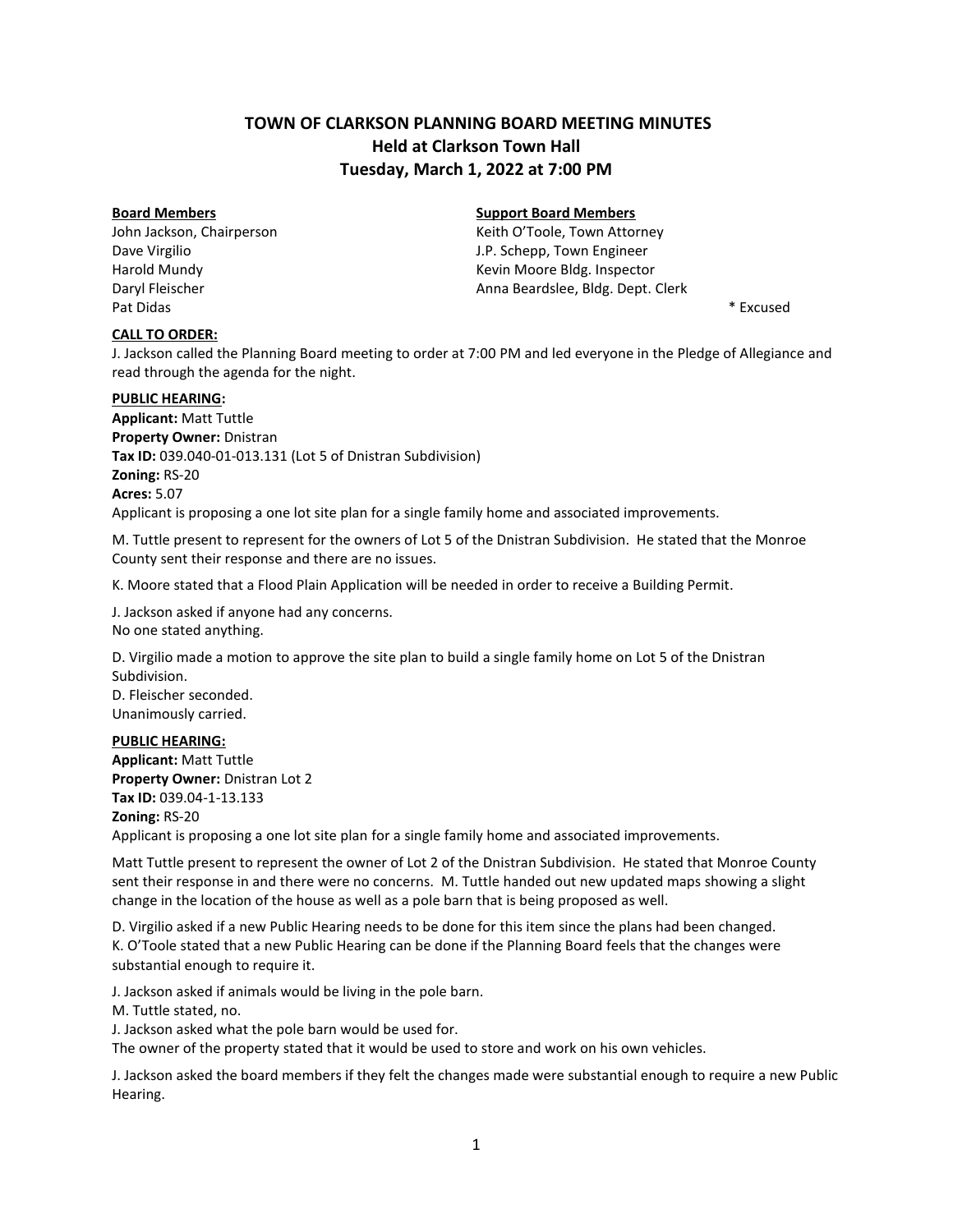P. Didas stated, no. D. Fleischer stated, no. H. Mundy stated, no. D. Virgilio stated, no. J. Jackson stated, no.

J. Jackson asked if J. Schepp had any concerns.

J. Schepp stated he had no concerns.

D. Fleischer made a motion to approve the site plan to build a single family home and pole barn on Lot 2 of the Dnistran Subdivision. D. Virgilio seconded.

Unanimously carried.

#### **NEW BUSINESS:**

**Applicant:** Rebecca Rowell **Property Owner:** Rebecca Rowell **Property Address:** 804 Lawrence Road **Tax ID:** 030.03-1-2.21

**Zoning:** RS-20

Applicant requesting to separate a 1 acre parcel of the west side of the property. The parcel will be 110x395 more or less.

J. Jackson went over the application for Rebecca Rowell and made note that Rich Maier who is the surveyor for this project was not present at the meeting tonight.

J. Jackson asked J. Schepp if he had any issues with the subdivision.

J. Schepp stated he had no issues.

D. Virgilio asked if it was a lot line change.

J. Schepp stated it was a subdivision since a new lot was being created.

J. Jackson made a motion for SEQR that the item was an unlisted action with a negative declaration.

D. Virgilio seconded.

Unanimously carried.

D. Fleischer made a motion to approve the subdivision per the application for Rebecca Rowell of 804 Lawrence Road.

D. Virgilio seconded. Unanimously carried.

#### **MYLAR RE-SIGN:**

AJ Barea, Surveyor present to have a Mylar re-signed for 3980 Lake Road. The Mylar had been previously signed in December. AJ explained that the owner had not paid the taxes and he was unable to file the Mylar with the County until it was done. He then stated that the signatures have since expired. He asked if the Chairman could re-sign without a new Mylar being done.

K. O'Toole stated that moving forward this should not be the process.

J. Jackson re-signed the Mylar.

#### **MINUTES:**

J. Jackson made a motion to approve the minutes from February 15, 2022 D. Fleischer seconded. Unanimously carried.

#### **ADJOURNMENT:**

D. Fleischer made a motion to adjourn the meeting at 7:24 PM. J. Jackson seconded. Unanimously carried.

#### **NEXT MEETING:**